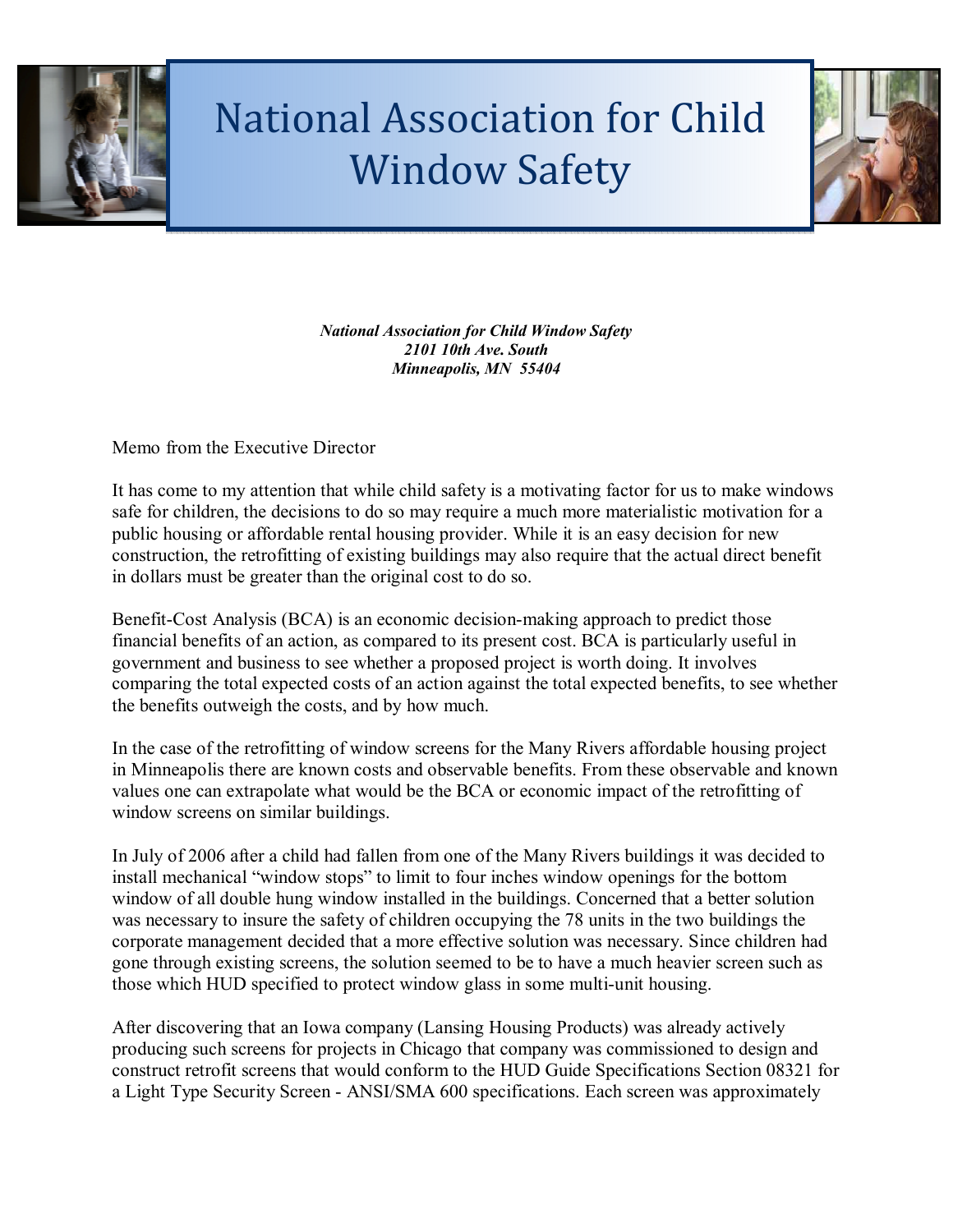34 x 58, and built using .018 wire fabric material. It should also be noted that the screens required special design work to overcome shortcomings in the design of the buildings' existing Marvin windows. The total invoice from Lansing Housing Products for 300 screens was \$18,750.

During the retrofit of the 300 second floor and above windows with screens it was discovered that a large percentage of the window stops had been purposefully removed by the apartment occupants of the Many Rivers complex. This reinforced the original theory that the best method to protect children in those units was to have a passive, unobtrusive system that allowed occupants to fully open the lower windows of the units they occupied.

While child safety was the paramount motivation for retrofitting the Many Rivers windows it was soon discovered that a major additional benefit was the significant reduction of maintenance costs for windows in the buildings. Prior to the retrofitting the average monthly cost of repairing and replacing screens was \$200 to \$ 400 for each of the two Many Rivers buildings. After the retrofitting maintenance costs for windows were reduced to less than \$100.00 per year. In fact in the first four years subsequent to that retrofit only one screen needed replacing. That particular screen was vandalized with a knife by a person attempting (but failing) to burglarize an apartment in the complex. While a small proportion of the total operating cost, this is not an insignificant factor in the continuing sustainability of this or any other affordable housing complex.

It should be noted that these numbers do not include the social impact or the other possible financial costs that have also been realized from the prevention of other window falls, and the insurance deductibles that might have resulted. For example in the two child window falls previous to the retrofitting the insurance deductible cost was \$10,000 each for a total of \$20,000. That amount alone was greater than the total cost for the security screens that were subsequently installed.

Respectfully,

Jim Graham, Executive Director National Association for Child Window Safety